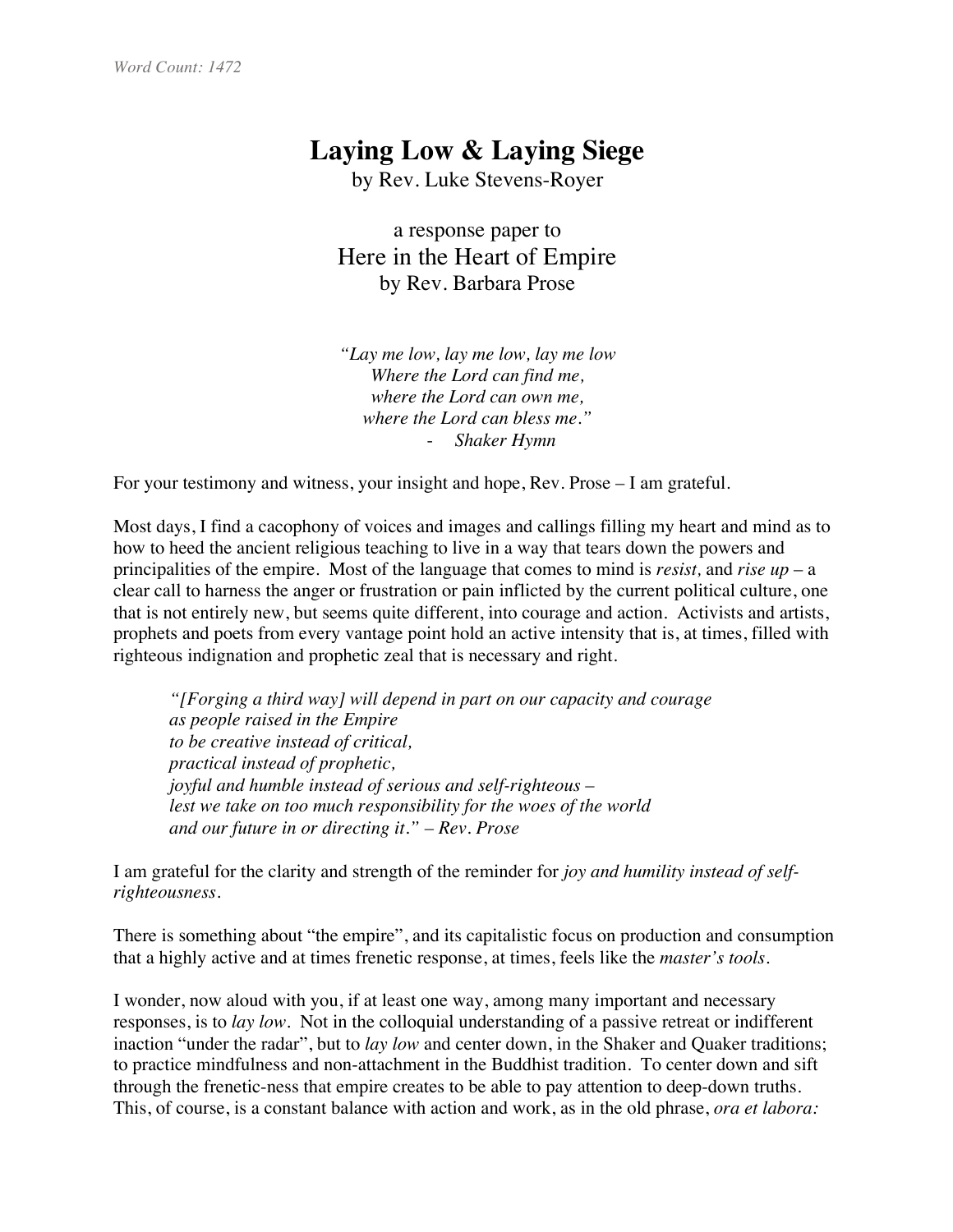*work and pray.* It seems necessary, for my own soul, to center down, in core convictions, in a way that the distractions of a frenetic news cycle don't allow. To be able to notice and remember the deeper callings where we are not owned by empire, but owned, as in finding our identity with God and Love and Justice and the Spirit of Life - ancient teachings of *doing justice, loving kindness, moving and living and breathing humbly.*

Michelle Alexander, reflecting on the current political climate, shared these words in an interview,

*"I have been having some trouble with the frame of "resistance" for some time. I understand completely why the term, the phrase, the rallying cry emerged following Trump's election -- it makes complete sense to me. But I think we've got to think beyond resistance. Resistance is inherently defensive…*

*As I see it, we are part of a bold and beautiful revolutionary movement that aims to rebirth this country. This movement isn't new…we could go on and on, naming the incredible revolutionaries who have helped to remake America. As I see it, Trump is the resistance…wanting to take America back.*

*If we are going to do the work that is required to build truly transformational movements in which there is any hope of us building a multiracial, multiethnic, multifaith, multigender democracy, in which every voice and every life truly matters, we are going to have to connect and tap into, embrace that revolutionary spirit and the spirits of the ancestors, the freedom fighters who came before us, and say: "We're not about resistance. We're about building a revolutionary movement for the collective liberation of*   $us$  *all.*"<sup>1</sup>

Instead of *wordsmithing the revolution*, in picking it apart to perpetuate inaction and indifference, a practice that shows up regularly in surface-level social platforms or from historically privileged individuals or groups, Alexander shifts the tone and widens the framework. The shift in tone and focus that Alexander provides pivots not only the mind, but the heart, toward a remembering and re-collecting of stories and narratives and actions that could be too easily forgotten. I believe Alexander is not so much offering a critique of the *resist* motif, but a creative widening of it, drawing in a wider circle of possible co-creators of a better world.

*"It is about the heart because we live in the heart of empire. And empire lives in our own hearts."- Rev. Prose*

 

Rev. Prose rightly points out that we live in the heart of empire, and it lives in our own hearts. I was struck, in her language about the new *Sanctuary* movement, the complications in balancing, in her words, the *practical and the prophetic.*

 $1$  Michelle Alexander in "People were resisting before Trump" found at  $\frac{http://www.truth-}{$ out.org/opinion/item/40969-people-were-resisting-before-trump-michelle-alexander-naomiklein-and-keeanga-yamahtta-taylor-in-conversation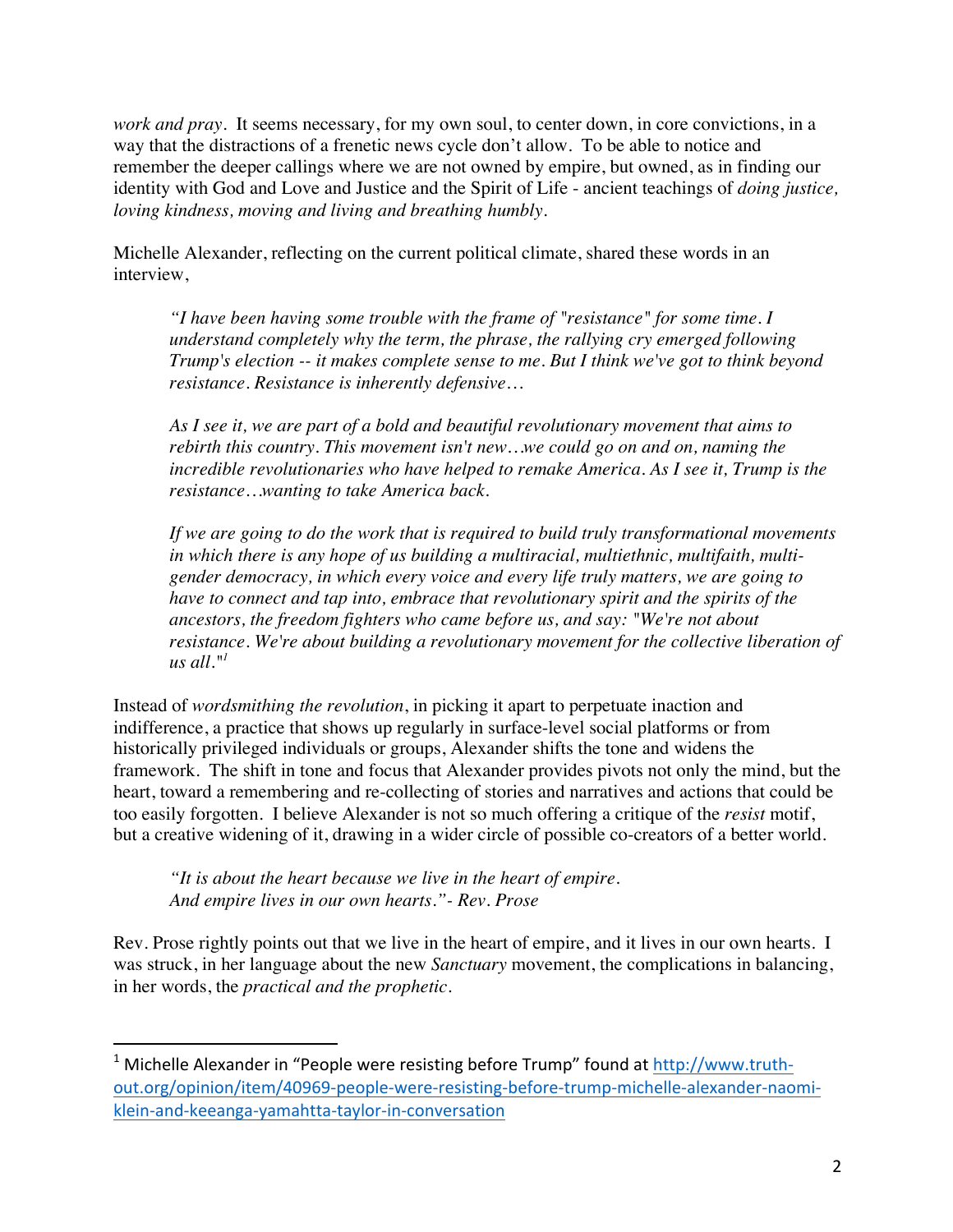As both my previous and current congregations have become Sanctuary churches, I have always found a tension between public witness and the deeply anti-empire sentiment at the core of the movement. Like conversations in my own congregations, Rev. Prose lifted up the language of "*hardworking, tax-paying"* people. I have used this language myself in making the work marketable in the public square. This is the language of empire.

In this simple phrase, people are justified, seen as worthy, due to their productivity and their payment of taxes. I don't disagree that these are relatable and effective communication strategies for the wider public, and that this may be the *practical* application of justice work as compared to *prophetic.*

To confront the empire, and not *use the masters' tools*, it seems a wider approach is necessary. Sulak Sivaraksa writes, "*In standard, materialist development theory, one measures development in terms of physical results, such as increased income, etc…It is assumed that since these are all beneficial things, as they increase in quantity, the quality of life will also increase. If one were to view development strictly qualitatively, however, one would look at human beings not only in relation to their material development, but also in relationship to the development of their full potentiality."2*

I have felt that the impulse to use language to *make people marketable*, a disturbing phrase on its own, can make me lose focus on our larger vision of justice for all people simply because they are people (not because of their work or financial contributions to Caesar). I fear we inadvertently support the premises of a capitalistic structure. The phrase that has echoed in my own mind when using such language is from the Rev. Dr. Martin Luther King, Jr., that *the church should be the conscience of the state – never its tool.3*

Perhaps a way forward, in grounded humility for our work without *atrophying our will<sup>4</sup>* , we can heed the words from Indian activist Arundhati Roy:

*"Our strategy should be not only to confront empire, but to lay siege to it. To deprive it of oxygen. To shame it. To mock it. With our art, our music, our literature, our stubbornness, our joy, our brilliance, our sheer relentlessness – and our ability to tell our own stories. Stories that are different from the ones we're being brainwashed to believe. The corporate revolution will collapse if we refuse to buy what they are selling – their ideas, their version of history, their wars, their weapons, their notion of inevitability.*

*Remember this: We be many and they be few. They need us more than we need them. Another world is not only possible, she is on her way. On a quiet day, I can hear her breathing."<sup>5</sup>*

 

<sup>&</sup>lt;sup>2</sup> Sulak Sivaraksa, Seeds of Peace: A Buddhist Vision for Renewing Society.

<sup>&</sup>lt;sup>3</sup> Paraphrased from the Rev. Dr. Martin Luther King, Jr., in *Strength to Love*.

<sup>&</sup>lt;sup>4</sup> Strength to Love.

<sup>&</sup>lt;sup>5</sup> Arundhati Roy, *War Talk*